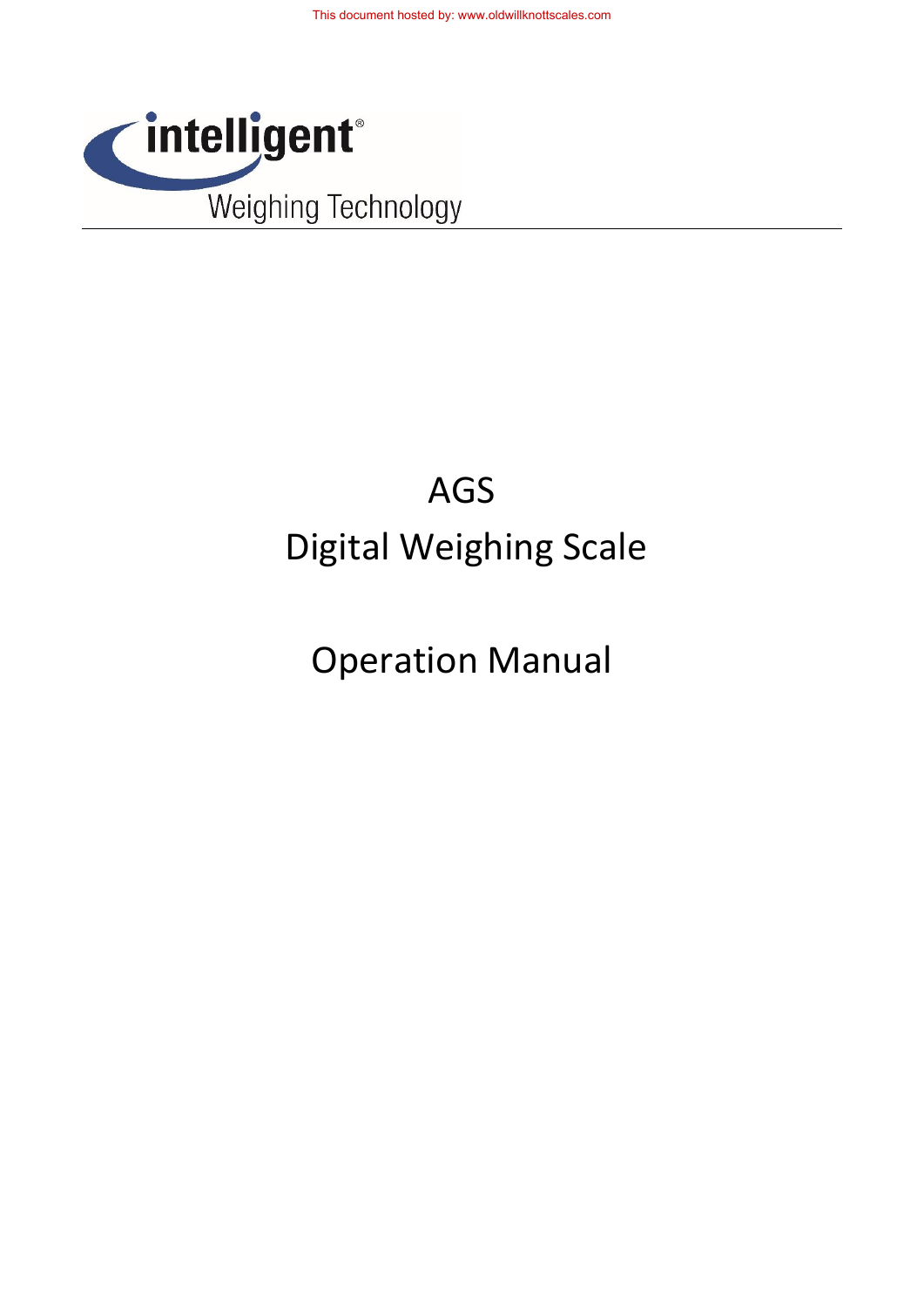# July 2018 V1

# **CONTENTS**

| <b>INSTALLATION</b>                    | 4  |  |
|----------------------------------------|----|--|
| <b>SPECIFICATIONS</b>                  |    |  |
| <b>KEYBOARD LAYOUT AND DESCRIPTION</b> | 5  |  |
| <b>INITIAL SETUP</b>                   | 6  |  |
| <b>PLACING THE SCALE</b>               | 6  |  |
| <b>INTERNAL SETTING</b>                | 6  |  |
| <b>OPERATION INSTRUCTION</b>           | 10 |  |
| <b>WEIGHING UNIT SELECTION</b>         | 10 |  |
| <b>TARE FUNCTION SETTING</b>           | 10 |  |
| <b>MEMORY FUNCTION</b>                 | 11 |  |
| PIECE COUNTING FUNCTION                | 11 |  |
| PERCENTAGE WEIGHING                    | 12 |  |
| <b>CHECK WEIGHING OPERATION</b>        | 12 |  |
| <b>TROUBLESHOOTING</b>                 | 13 |  |
| <b>DAILY CARE AND MAINTENANCE</b>      |    |  |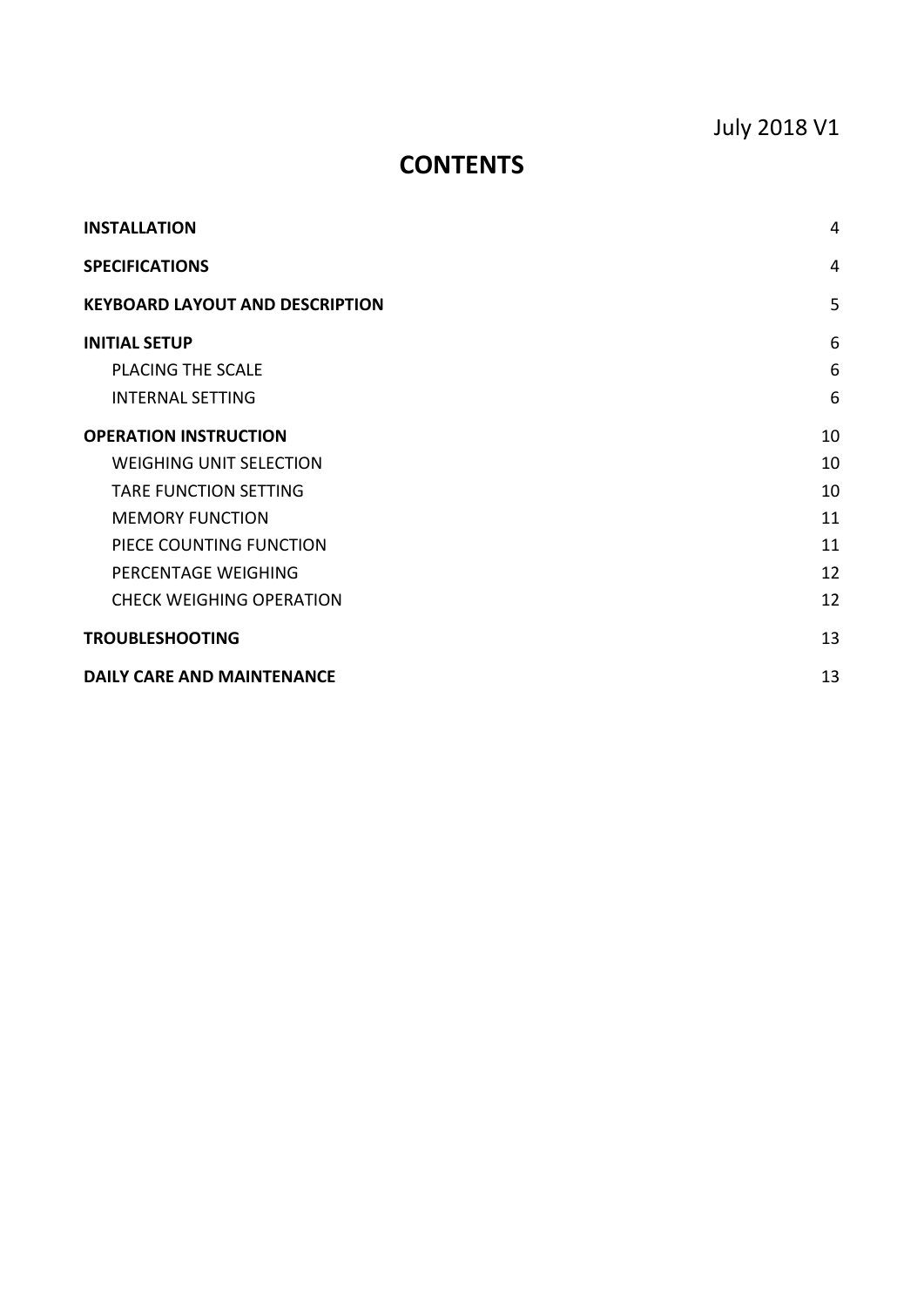# **CAUTIONS**

- 1. This unit is legal for trade only when it is sealed (and/or stamped) and bearing a serial number. Do not attempt to break the seal (or stamp) affixed to this scale or remove the serial number. Contact your dealer for more information and after sales service.
- 2. For most accurate weighing result, do not use this scale in where or when the environment condition falls beyond as those listed on SPECIFICATIONS.
- 3. Do not attempt to open this unit or conduct any trouble shootings other than those listed on TROUBLESHOOTING.
- 4. Do not use this scale for chemical substances or in any environment that contains chemical vapor.
- 5. Precision measuring instrument, handle with care.
- 6. Do not open scale. No user serviceable parts inside.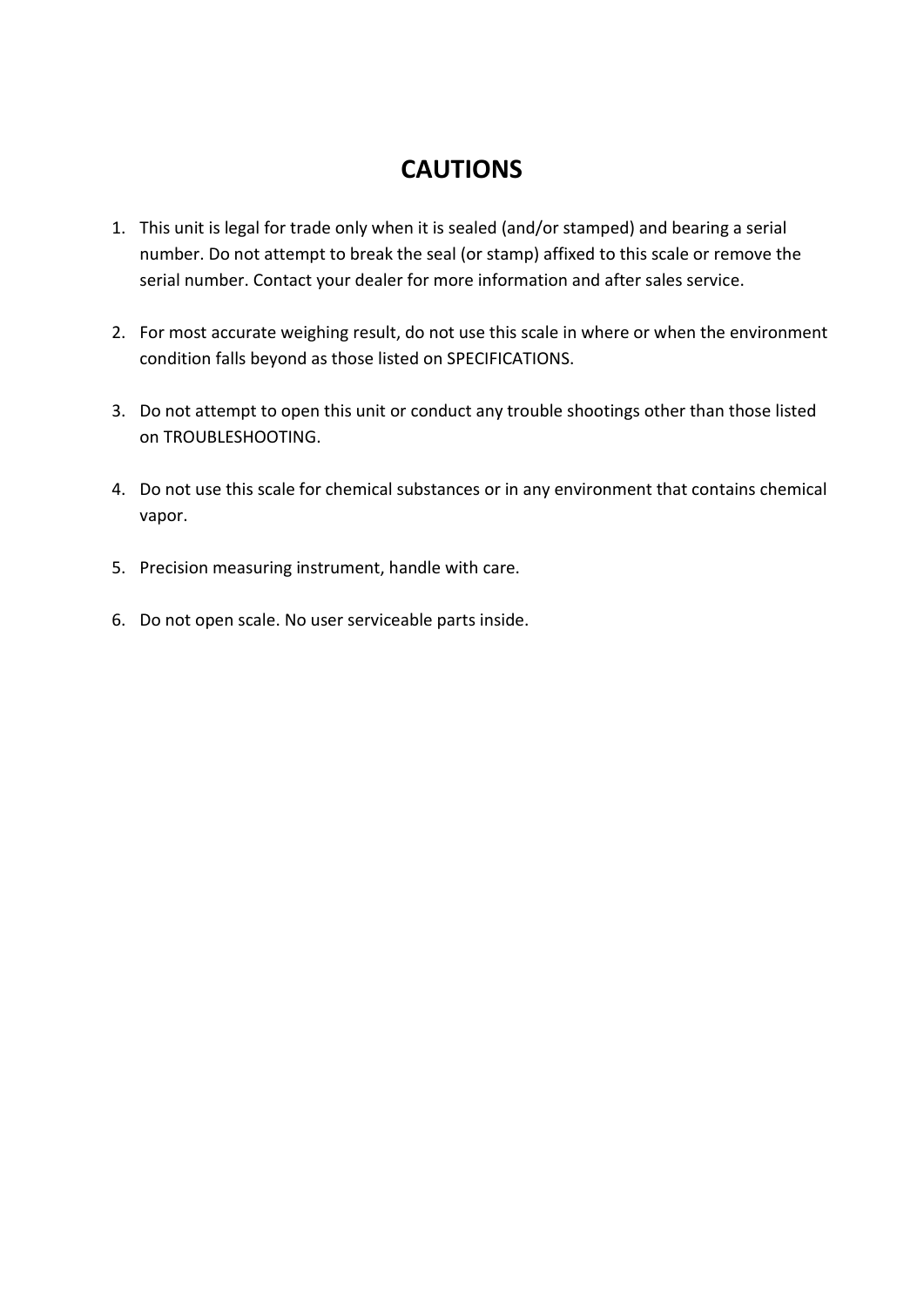#### <span id="page-3-0"></span>**1. INSTALLATION**

a. Check and make sure that the following accessories are included:

Operation Manual x 1

Scale x 1

Stainless steel platter x 1

Power adaptor x 1

Dust Cover x 1

Contact your dealer if any item is missing.

- b. Place the stainless steel platter on the scale.
- c. Power on the scale
- d. Before charging the scale or power on with the adaptor supplied. Please make sure the input voltage listed on the back of the adaptor matches with the local voltage. If not, do not use it and contact your dealer immediately.
- e. Before first time use, charge the scale for at least 8 hours to ensure the best performance.

| Model No.             | Capacity (Max)                                          | Division         |  |
|-----------------------|---------------------------------------------------------|------------------|--|
|                       |                                                         | NTEP (e)         |  |
| AGS-300               | $150/300$ g                                             | 0.05 / 0.1 g     |  |
| AGS-600               | $300/600$ g                                             | $0.1/0.2$ g      |  |
| AGS-1500              | 600/1500 g                                              | 0.2 / 0.5 g      |  |
| AGS-3000              | 3000 g                                                  | 0.5 <sub>g</sub> |  |
| AGS-6000              | 6000 g                                                  | 1 <sub>g</sub>   |  |
| AGS-15K               | 15 <sub>kg</sub>                                        | 2g               |  |
| AGS-30K               | 30 kg                                                   | 5g               |  |
| <b>Tare Range</b>     | <b>Full Tare Range</b>                                  |                  |  |
| Power-on Zero Range   | $±10\%$ Max                                             |                  |  |
| Zero Range            | $±2\%$ Max                                              |                  |  |
| Min. Load             | $20e*$                                                  |                  |  |
| <b>Power Source</b>   | By Built-in Rechargeable Battery or AD/DC Power Adaptor |                  |  |
| Operating Environment | 0°~40°C (32°~104°F), Non-condensed. R.H. ≦85%           |                  |  |

### <span id="page-3-1"></span>**2. SPECIFICATIONS**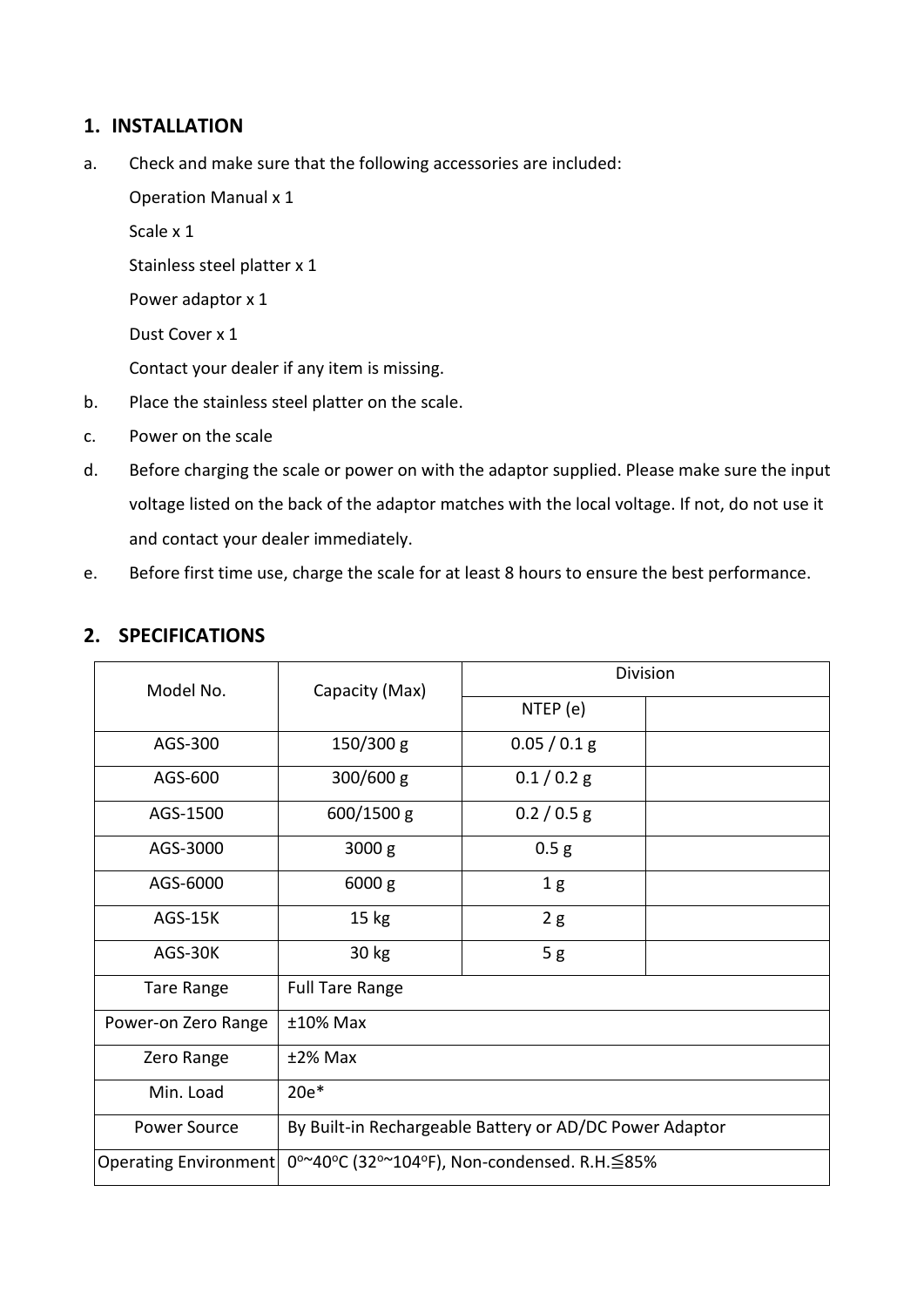#### **NOTE:**

NTEP = Legal for trade (6000e)

## <span id="page-4-0"></span>**3. KEYBOARD LAYOUT AND DESCRIPTION**



| 1              | <b>OFF</b>                       | Press this key to turn scale off                                                                                                         |
|----------------|----------------------------------|------------------------------------------------------------------------------------------------------------------------------------------|
| $\overline{2}$ | ON/ZERO                          | 1. Press this key to turn scale on or set weight to zero<br>2. Press and hold this key to turn backlight on/off                          |
| 3              | MODE e                           | Press this key to switch weighing unit from metric to imperial (when this<br>unit is enabled) and to piece counting                      |
| 4              | TARE $\rightarrow$               | Press this key to tare off the weight of a container                                                                                     |
| 5              | $M+$ $\uparrow$                  | Press this key to save the weighing result to memory                                                                                     |
| 6              | $MR \leftarrow$                  | 1. Press this key to recall total accumulated weighing result from<br>memory<br>Press this key in piece counting mode for sampling<br>2. |
| 7              | <b>MC</b>                        | Press MR and Tare keys together to clear total accumulated weighing<br>result from memory.                                               |
| 8              | <b>OVER</b><br><b>INDICATOR</b>  |                                                                                                                                          |
| 9              | <b>OK INDICATOR</b>              | These indicators notify the user the weighing range of the loads which is<br>being placed on the platter.                                |
| 10             | <b>UNDER</b><br><b>INDICATOR</b> |                                                                                                                                          |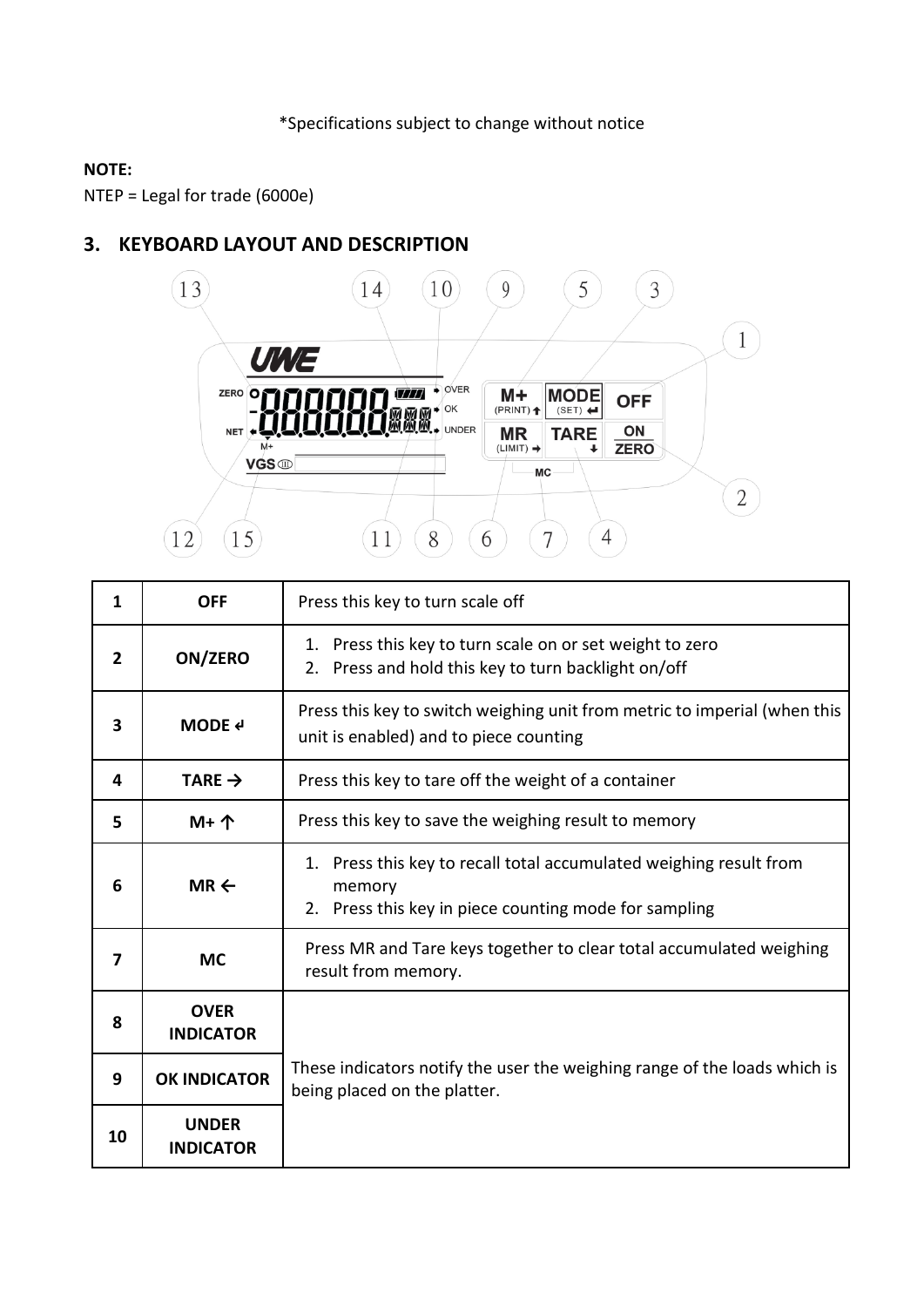| 11 | Weight unit                              | It indicates the weight unit which the scale is currently measuring.                                       |
|----|------------------------------------------|------------------------------------------------------------------------------------------------------------|
| 12 | <b>NET INDICATOR</b>                     | This indicator appears to indicate the tare function is in operation and<br>weight displayed is net weight |
| 13 | <b>ZERO</b><br><b>INDICATOR</b>          | This indicator appears to indicate a zero weight status                                                    |
| 14 | <b>BATTERY LEVEL</b><br><b>INDICATOR</b> | This indicator shows the battery level or charging status                                                  |
| 15 | <b>M+ INDICATOR</b>                      | This indicator appears when weight accumulation is operational                                             |

#### <span id="page-5-0"></span>**4. INITIAL SETUP**

#### <span id="page-5-1"></span>**PLACING THE SCALE**

In order to obtain an accurate weighing result, the scale must be placed on a strong and level surface.

If required, adjust the adjustable feet underneath the scale to obtain a level position. Refer to the bubble indicator for leveling condition.

#### <span id="page-5-2"></span>**INTERNAL SETTING**

- Press and hold TARE and press ON/OFF, display shows F1
- Use TARE (next) or M+ (previous) to scroll through the internal setting menu, and press MODE to enter the setting.
- Use MODE in sub-setting menu to scroll through available options. Press TARE key to confirm and exit.
- Press ZERO in the function selection screen to SAVE and restart.

**CAUTION:** BEFORE LEAVING THE INTERNAL SETTING, ALL CHANGES MUST BE SAVED OTHERWISE THE SCALE WILL STILL FUNCTION UNDER THE OLD SETTING.

#### **F0. Auto zero tracking**

This function helps remove unwanted display output within a defined division range when returning to zero. (Auto Zero Tracking Range = X \* 0.5d)

Zero 0 -> Zero 1 -> Zero 2 -> Zero 3 -> Zero 4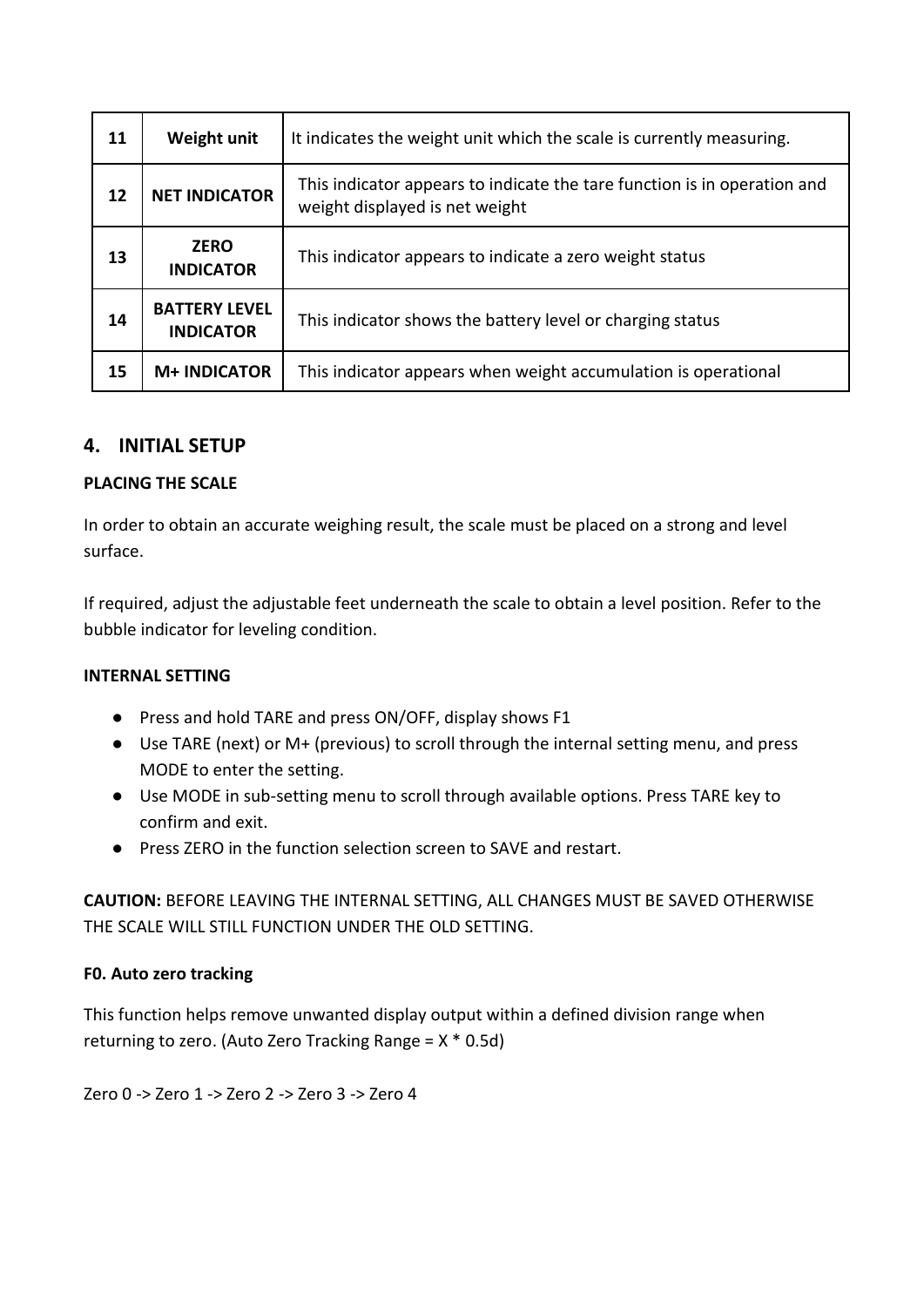#### **F2. Display Segment Check**

User can enter this function to check to see if the display and backlight (if purchased) are functioning properly.

#### **F4. Select Auto Power Off Setting**

The scale is equipped with Auto Power Off Function. The scale will power off automatically if it is not used for 4 minutes. (Default)

0oFF -> 5oFF -> 10oFF -> 20oFF -> 30oFF

#### **F5. Transmission Protocol**

Under this function, user can select RS-232 baud rate.

4800 -> 9600 -> 19200 -> 38400 bps

#### **F6. Digital Motion Filter**

Under this function, user can enable digital motion filtering function if the weighing environment is unstable. The scale is equipped with 8 filter speeds:

Filt 0 -> Filt 1 -> Filt 2 -> Filt 3 -> Filt 4 -> Filt 5 -> Filt 6 -> Filt 7

#### **F7. RS-232 Transmission Mode**

There are four selectable transmission modes to choose according to end user preference.

Conti - continuous transmission when weight is stabilized Auto - sends data upon stable weight reading P out - sends data when press M+ CMD - sends data upon computer's request Conti -> Auto -> P out -> CMD

#### **F8. Enable/disable UTP printer mode**

Use this function to enable / disable UTP printer protocol.

UTP -> UTP OF

#### **F9. Select Auto Tare Function**

This scale is equipped with auto tare function which tares off the initial weight automatically when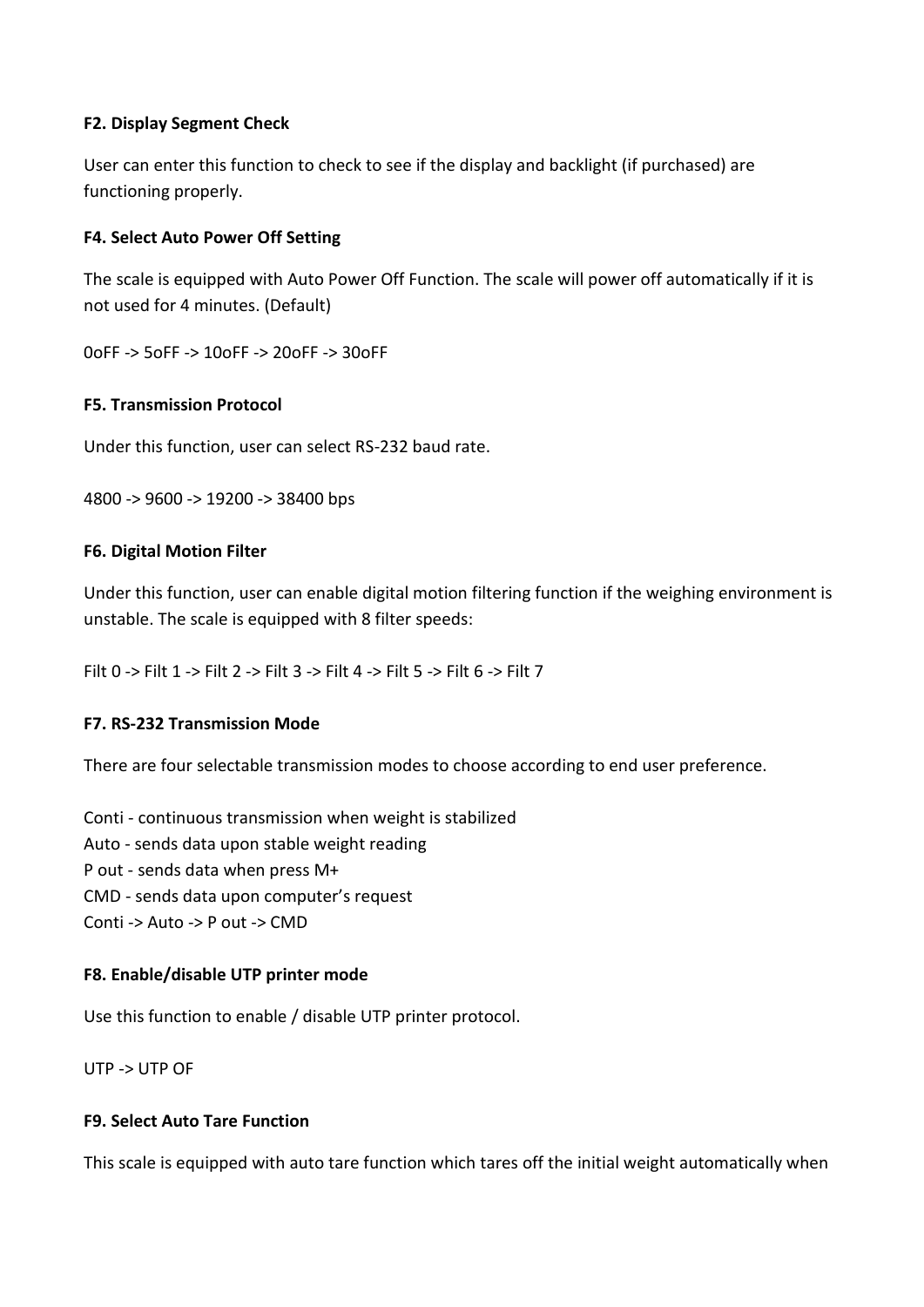this function is engaged. The tare weight is automatically cleared when everything is removed from platter.

tr oFF -> tr on

#### **F10. Original Calibrated Zero Function**

This scale is equipped with original calibrated zero function that enables user to select if the original calibrated zero is required to utilize as the weighing base for initial power-on status.

AC ON - enable original calibrated zero function. AC OFF - disable original calibrated zero function.

Note:

- 1. This function is prohibited under NTEP setting.
- 2. VGS will perform Initial Zero Setting when AC OFF is selected.

#### AC ON -> AC OFF

#### **F11. Accumulation Function for M+**

This scale is equipped with accumulation function enabled/disabled when pressing M+. When accumulation function is engaged, press M+ will simultaneously print out RS-232/printer data and perform accumulation function.

Ad on -> Ad OFF

#### **F13. Number of printout copy**

9 parameters (copy 1 to copy 9) are available. Select the required number of printout copy here.

COPY 1 -> COPY 2 -> COPY 3 -> COPY 4 -> COPY 5 -> COPY 6 -> COPY 7 -> COPY 8 -> COPY 9 \*This function will not appear in the menu if F8. UTP printer mode is disabled.

#### **F14. Total print (Accumulation result) printout**

This scale is equipped with total print enabled/disabled when performing memory-clear function. When total print is disabled, pressing MR and TARE for memory clear will only clear the stored transaction results, it won't print out data of total.

#### tt on -> tt oFF

\*This function will not appear in the menu if F8. UTP printer mode is disabled.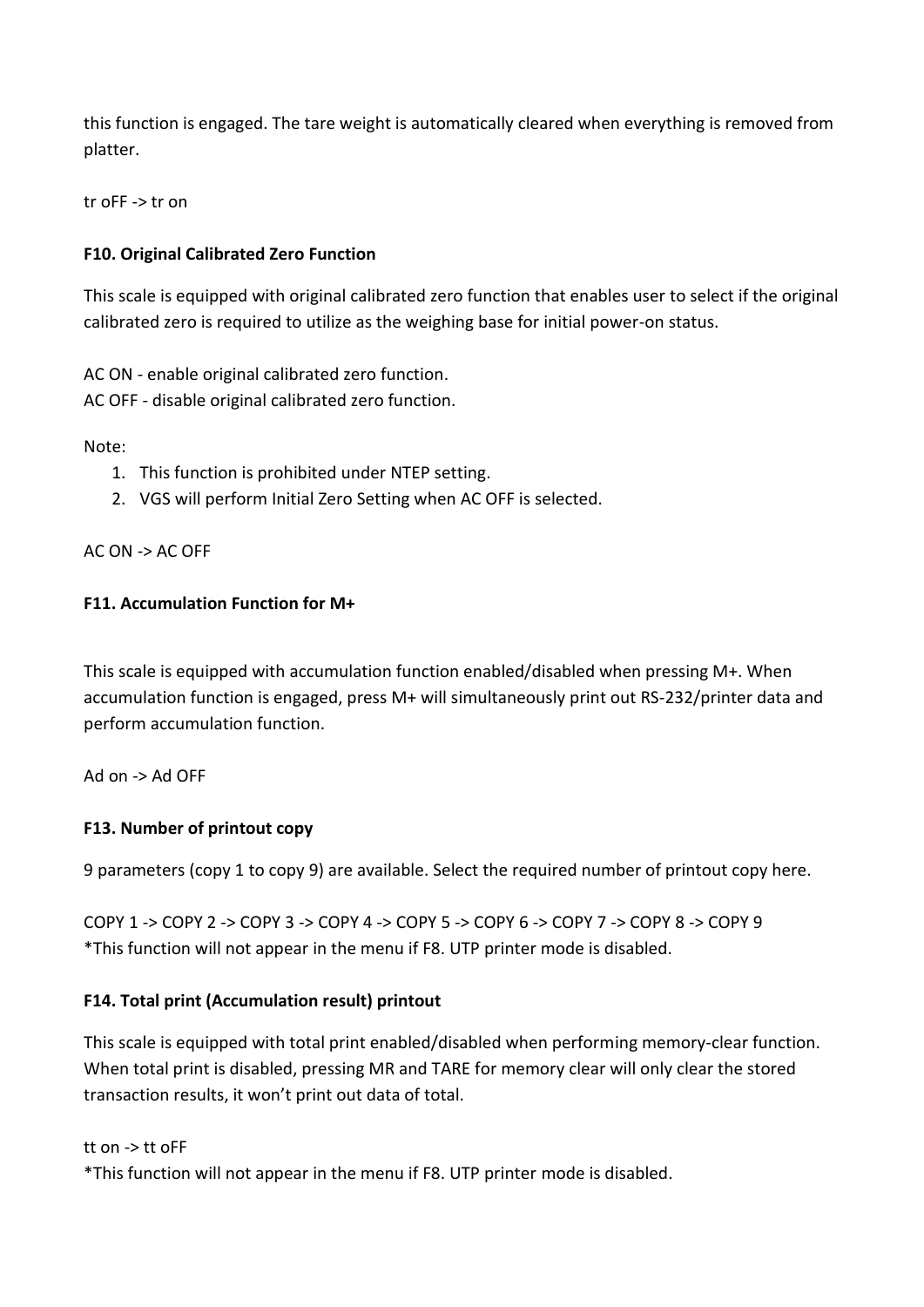#### **F15. Setting UTP date and time data**

This function allows user to set date and time information for UTP printout. Under this function: Use MR for value increase Use M+ for shifting digit Use Mode for confirming the setting

Parameter info: y=xx set last 2 digits of year m=xx set month d=xx set date H=xx set hour m=xx set minute

#### **F16. Check weighing buzzer output**

This function allows user to select various check weighing buzzer output.

| <b>Display</b> | <b>Description</b>                                                    |
|----------------|-----------------------------------------------------------------------|
| bp oFF         | No alarm for any weighing result                                      |
| bp ok          | Alarm activates when weighing result falls within the range           |
| bp H.L         | Alarm activates when weighing result falls outside the range          |
| bp H           | Alarm activates when weighing result is greater than target weighing  |
|                | range                                                                 |
| bb-Lo          | Alarm activates when weighing result is less than the target weighing |
|                | range                                                                 |

**\*F19 ~ F21 functions are reserved for verification use.**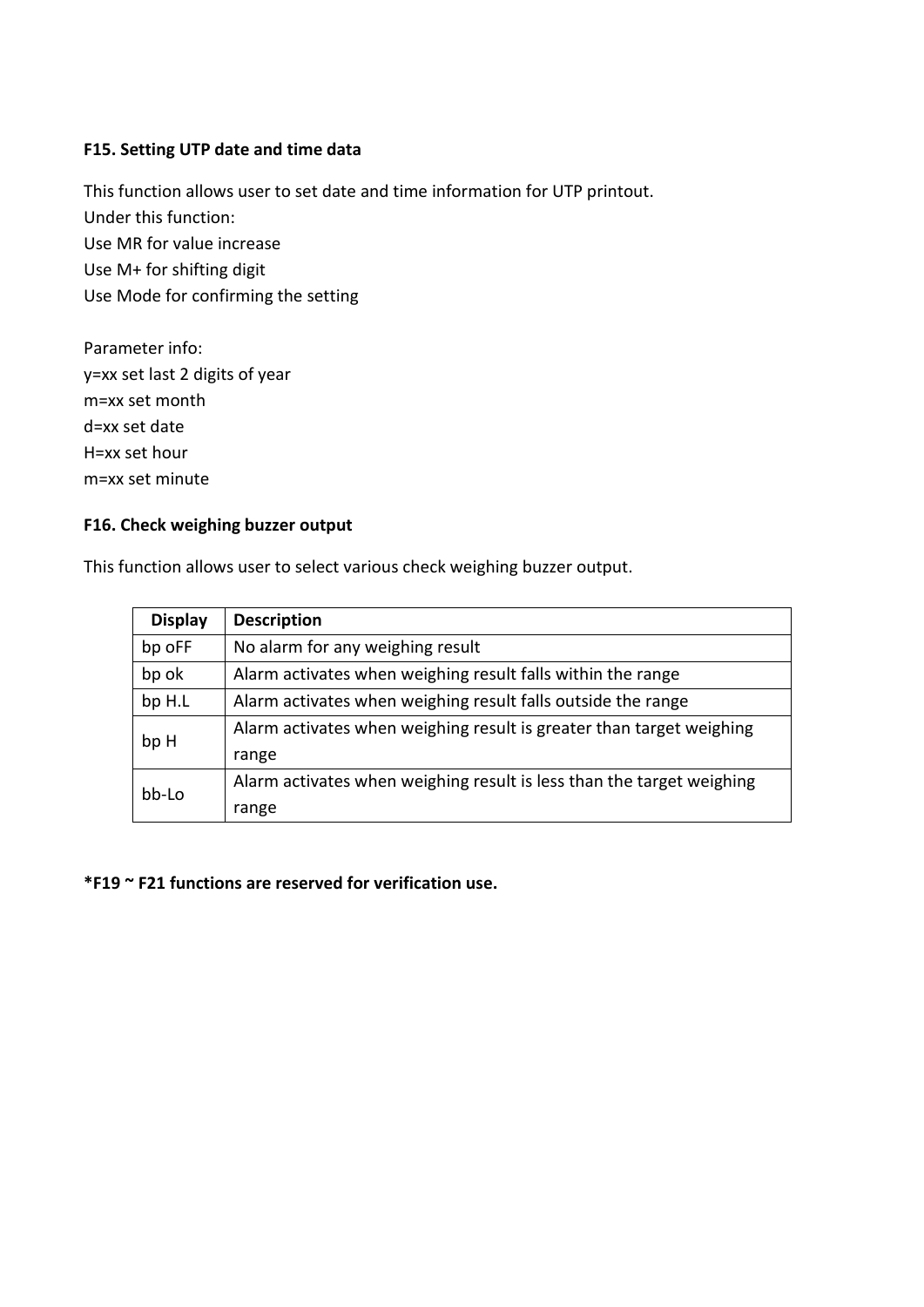## <span id="page-9-0"></span>**5. OPERATION INSTRUCTION**

Please follow the steps below before starting.

- a. The scale is placed on a solid surface
- b. Use adjustable feet and referring to the bubble level to make sure scale is in a level position
- c. Power on the scale and wait for the counting down
- d. Scale is in zero weight status and display showing zero indicator
- e. If zero indicator is not on, press ZERO to set the display to zero
- f. If zero weight status cannot be obtained, change the location and try again

#### <span id="page-9-1"></span>**WEIGHING UNIT SELECTION**

Press MODE to switch between metric and imperial weighing units.

#### <span id="page-9-2"></span>**TARE FUNCTION SETTING**

This scale equips with auto tare and manual tare. (please refer to F9 of internal setting)

- a. If auto tare function is enabled, the first weight being placed on platter will be automatically tared
- b. If manual tare is needed, place the load container on the platter first and press TARE to tare off the weight. After weight is tared, NET indicator will appear indicating the weight showing on display is net weight

#### **HOW TO CLEAR TARE FUNCTION**

- a. To clear auto tare, remove the initial weight/load from the platter and NET indicator will turn off. Press ZERO to return to zero weight status if ZERO indicator does not appear.
- b. To clear manual tare, remove everything from platter and press TARE, the NET indicator will turn off. Press ZERO to return to zero weight status if ZERO indicator does not appear.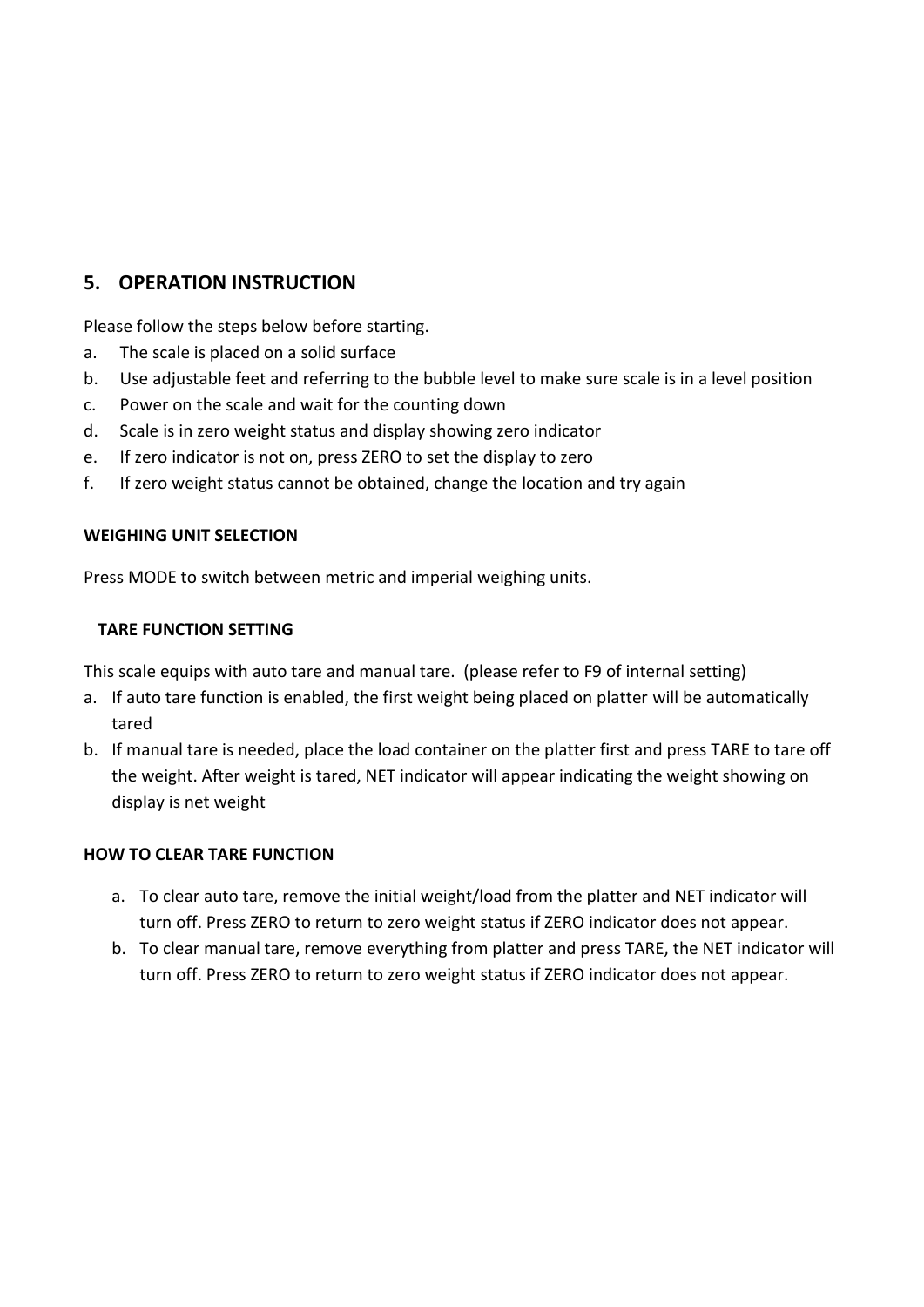#### <span id="page-10-0"></span>**MEMORY FUNCTION**

#### **How To Save A Weighing Result To Memory**

- a. Place a load on the scale and result will show on the display
- b. Wait the Stable signal appears then press M+
- c. Scale displays "P. X", which indicated the total number of transactions accumulated in memory.
- d. Weight result is now saved to memory and M+ indicator appears indicating memory contains data
- e. Remove the load and scale will return to zero weight status
- f. Put on another weight and press M+ to save the next weight

#### **HOW TO RECALL A WEIGHING RESULT FROM MEMORY**

- a. Press MR at any time to recall the total result saved in memory, MR indicator appears indicating the value shown on display is total result.
- b. Result will remain on display for a short while before return to the previous screen

#### **HOW TO CLEAR WEIGHING RESULT FROM MEMORY**

Follow the below steps to clear saved data from memory after all transactions are completed.

- a. Press MR first to recall the total saved result from memory, the MR indicator will appear
- b. Press MR and TARE keys simultaneously (MC) to clear the memory and M+ indicator will turn off indicating there is no data in the memory.

#### <span id="page-10-1"></span>**PIECE COUNTING FUNCTION**

AGS is equipped with simple piece counting function, please follow the below procedure to enable the function and sampling method.

- a. AGS is on and both Zero indicator and Stable indicator are on
- b. Press MODE until display shows PCS as weighing unit on the display
- c. Press and hold MODE and display shows S= 10, this means count 10pcs of the same item to put on platter for sampling the average unit piece weight
- d. If 10pcs is not the prefer sampling quantity, continue to press M+ and display will show S=20, S=50, S=100, S=200, S=500. When the ideal quantity is reached, press MODE to confirm and put the sample quantity on platter.
- e. Scale will begin the sampling process to calculate the unit piece weight, when the sampling is done scale will show the sampled quantity on display
- f. Remove the load and put new batch, display will show the batch quantity.
- g. If display shows a value while platter is empty, press ZERO to zero off the weight.
- h. If a new sampling is needed, press and hold MR to start new sampling by following step c to d.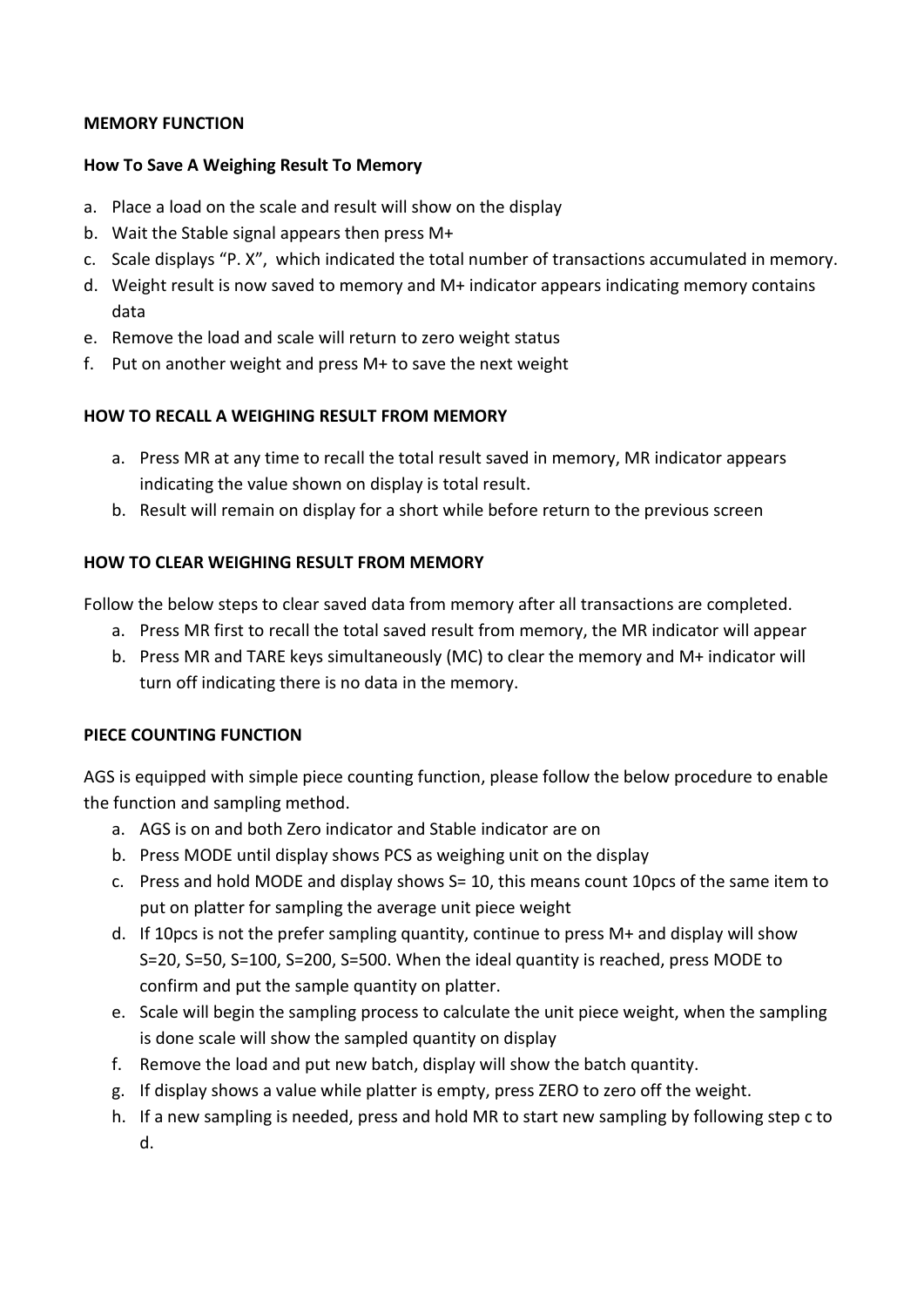#### <span id="page-11-0"></span>**PERCENTAGE WEIGHING**

AGS is equipped with percentage weighing function, please follow the below procedure to enable the function and sampling method.

- a. AGS is on and both Zero indicator and Stable indicator are on
- b. Press MODE until display shows PCT as weighing unit on the display
- c. Place the sample load that represents 100% of the value for percentage weighing on the platter
- d. Press and hold MODE, and the display shows "S=100"
- e. The scale is now ready for percentage weighing. Put an object on the platter and the display will record a percentage of the original sample.

#### <span id="page-11-1"></span>**CHECK WEIGHING OPERATION**

AGS is equipped with check weighing function. Users can use this function to set high and low limits to quickly check if the weight, PCS, or percentage is within the defined range.

#### **SETTING HIGH AND LOW LIMITS**

- a. AGS is on and both Zero indicator and Stable indicator are on.
- b. Use MODE to select appropriate weighing unit : metric units(g/kg), imperial unit (lb), PCS and PCT (%)
- c. Press and hold MR until display shows "CHKECY on" or "CHKECY off" , then continue holding MR until it displays "Hi".
- d. Enter value for low limit
	- Use M+ for value increase
	- Use TARE for value decrease
	- Use MR for shifting digits
	- Press MODE to confirm and proceed to low limit setting.
	- e. Display shows "LoW".
- f. Enter value for low limit
	- Use M+ for value increase
	- Use TARE for value decrease
	- Use MR for shifting digits
	- Press MODE to save and exit.

#### **ENABLING/DISABLING CHECK WEIGHING OPERATION**

- a. Check Weighing operation is engaged after completing high and low value setting.
- b. To disable check weighing operation, press and hold MR until AGS displays "CHKECY off"